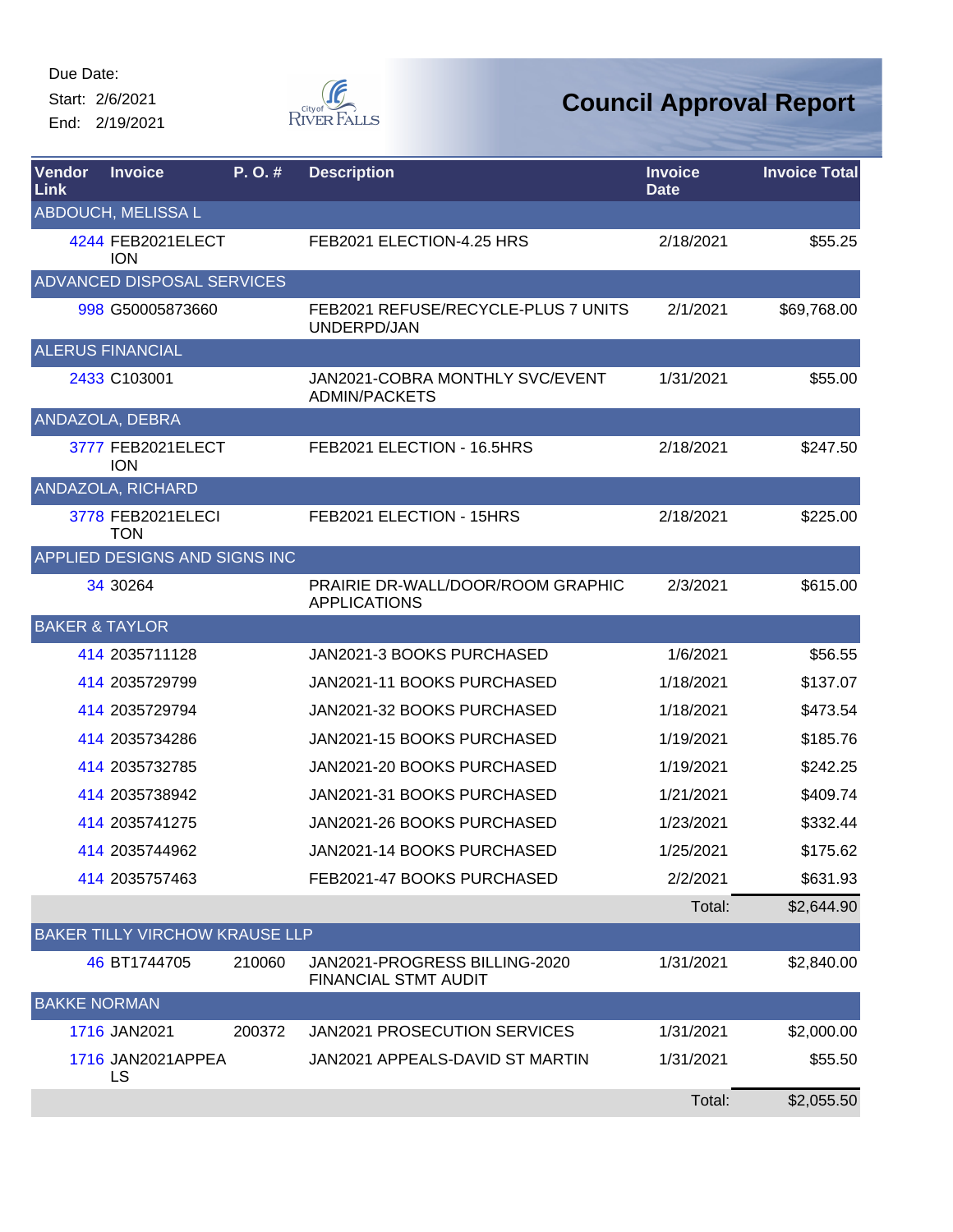Start: 2/6/2021

End: 2/19/2021



## **Council Approval Report**

| Vendor<br><b>Link</b> | <b>Invoice</b>                     | P. O. # | <b>Description</b>                                           | <b>Invoice</b><br><b>Date</b> | <b>Invoice Total</b> |
|-----------------------|------------------------------------|---------|--------------------------------------------------------------|-------------------------------|----------------------|
| <b>BIROS, HANNAH</b>  |                                    |         |                                                              |                               |                      |
|                       | 4585 FEB2021ELECT<br><b>ION</b>    |         | FEB2021 ELECTION - 7.5HRS                                    | 2/18/2021                     | \$97.50              |
|                       | BORDER STATES INDUSTRIES, INC.     |         |                                                              |                               |                      |
|                       | 57 921513054                       | 210061  | FEB2021-500 FT COIL TIE WIRE-MINOR<br><b>MATERIAL</b>        | 2/8/2021                      | \$246.17             |
|                       | <b>BROWN, STEPHANIE</b>            |         |                                                              |                               |                      |
|                       | 3966 FEB2021ELECT<br><b>ION</b>    |         | FEB2021 ELECTION - 5.5 HRS                                   | 2/18/2021                     | \$71.50              |
| C & J BUILDERS        |                                    |         |                                                              |                               |                      |
|                       | 2630 FEB2021                       |         | FEB2021-RFMU OVERPYMT-ACCT#10037-00<br>& 10046-00            | 2/15/2021                     | \$382.31             |
| <b>CALIFF, MARCUS</b> |                                    |         |                                                              |                               |                      |
|                       | 4649 FEB2021ELECT<br><b>ION</b>    |         | FEB2021 ELECTION - 6.5HRS                                    | 2/18/2021                     | \$84.50              |
|                       | <b>CAVENDISH SQUARE PUBLISHING</b> |         |                                                              |                               |                      |
|                       | 411 CAL3277441                     |         | JAN2021-CULTURES OF THE WORLD-6<br><b>BOOKS PURCHASED</b>    | 1/22/2021                     | \$195.54             |
|                       | <b>CDW GOVERNMENT INC</b>          |         |                                                              |                               |                      |
|                       | 66 7053593                         | 210024  | SIX GETAC LAPTOPS/EQUIPMENT                                  | 1/22/2021                     | \$4,243.80           |
|                       | 66 7755818                         |         | 7 PAIR APPLE EARPODS-COMM DEV &<br><b>ENGINEERING</b>        | 2/8/2021                      | \$117.46             |
|                       |                                    |         |                                                              | Total:                        | \$4,361.26           |
|                       | <b>CENGAGE LEARNING</b>            |         |                                                              |                               |                      |
|                       | 123 73090019                       |         | JAN2021-CHOICE 6 PLAN-2 BOOKS<br><b>PURCHASED</b>            | 1/19/2021                     | \$60.78              |
|                       | 123 73135859                       |         | JAN2021-WESTERN 2 PLAN-2 BOOKS<br><b>PURCHASED</b>           | 1/20/2021                     | \$45.73              |
|                       |                                    |         |                                                              | Total:                        | \$106.51             |
|                       | <b>CENTER POINT INC</b>            |         |                                                              |                               |                      |
|                       | 412 1816929                        |         | JAN2021-SPOTLIGHT/MYSTERY SERIES<br><b>BOOKS-6 PURCHASED</b> | 1/1/2021                      | \$135.42             |
|                       | CHIAVERINI, JENNIFER               |         |                                                              |                               |                      |
|                       | 4681 MARCH2021                     |         | <b>MARCH 2021-LIBRARY VIRTUAL</b><br><b>PRESENTER</b>        | 2/1/2021                      | \$150.00             |
|                       | CHIPPEWA VALLEY TECHNICAL COLLEGE  |         |                                                              |                               |                      |
|                       | 69 FEB2021SETTL<br><b>EMENT</b>    |         | FEBRUARY 2021 TAX SETTLEMENT                                 | 2/15/2021                     | \$441,599.24         |
| <b>CHURCH, SARA E</b> |                                    |         |                                                              |                               |                      |
|                       | 2391 FEB2021ELECT                  |         | FEB2021 ELECTION - 8HRS                                      | 2/18/2021                     | \$104.00             |

ION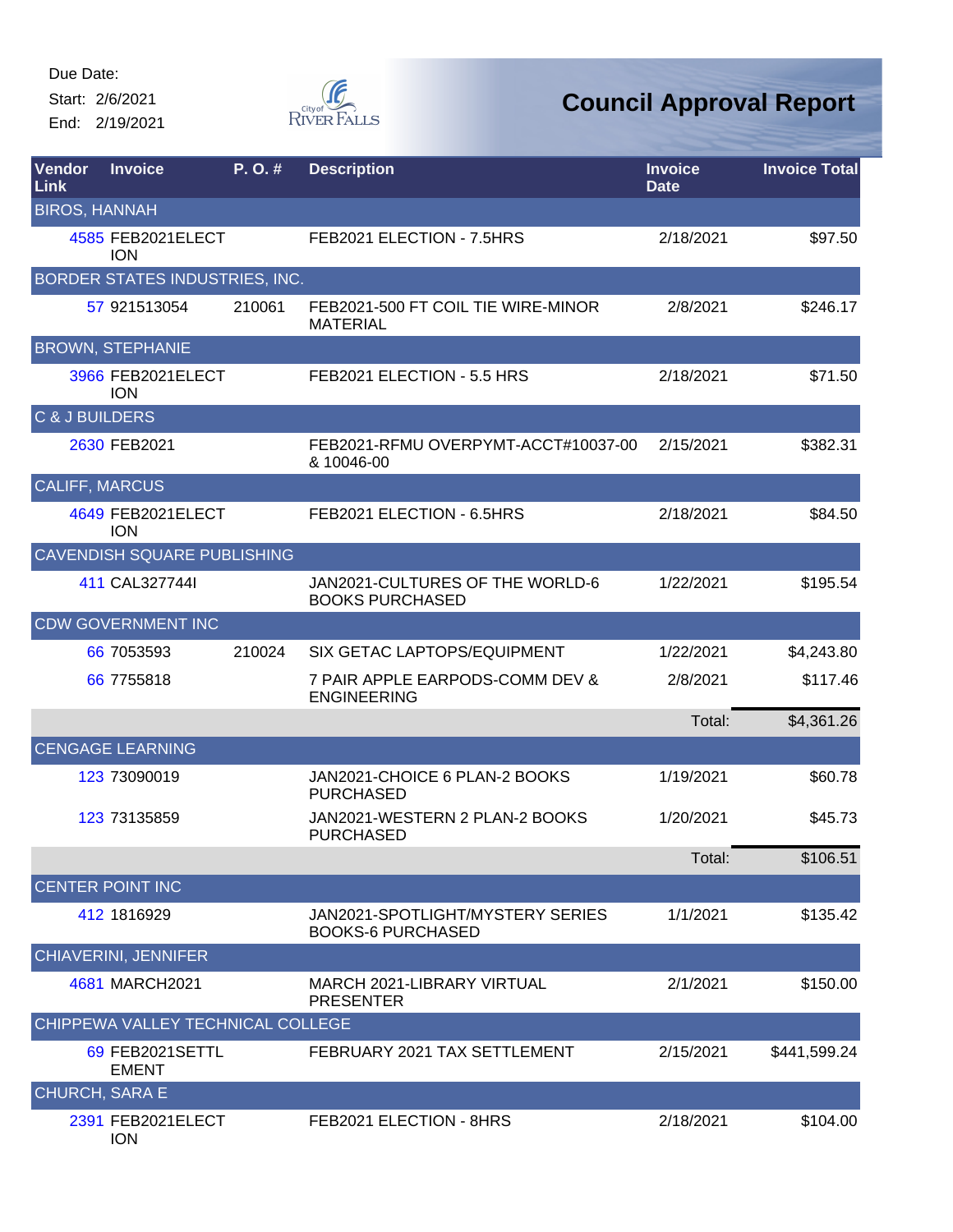Start: 2/6/2021 End: 2/19/2021



| Vendor<br>Link        | <b>Invoice</b>                     | P.O.#  | <b>Description</b>                                    | <b>Invoice</b><br><b>Date</b> | <b>Invoice Total</b> |
|-----------------------|------------------------------------|--------|-------------------------------------------------------|-------------------------------|----------------------|
|                       | <b>CISCO SYSTEMS INC</b>           |        |                                                       |                               |                      |
|                       | 4486 5100391332                    |        | FEB2021-WEBEX/VIRTUAL MEETING<br><b>SOFTWARE</b>      | 2/1/2021                      | \$384.00             |
|                       | COMPUTER INTEGRATION TECHNOLOGY    |        |                                                       |                               |                      |
|                       | 379 304689                         | 210013 | FEB20201 MANAGED SERVICES<br><b>AGREEMENT</b>         | 2/1/2021                      | \$3,473.60           |
|                       | <b>DALTON, THOMAS</b>              |        |                                                       |                               |                      |
|                       | 3168 2020SAFETYFO<br><b>OTWEAR</b> |        | 2020 SAFETY FOOTWEAR<br><b>REIMBURSEMENT</b>          | 2/18/2021                     | \$150.00             |
|                       | <b>DAVID HOLODNACK</b>             |        |                                                       |                               |                      |
|                       | 2573 2021SAFETYEY<br><b>EWEAR</b>  |        | 2021 SAFETY EYEWEAR REIMBURSEMENT                     | 2/2/2021                      | \$145.00             |
|                       | 2573 2021SAFETYFO<br><b>OTWEAR</b> |        | 2021 SAFETY FOOTWEAR<br><b>REIMBURSEMENT</b>          | 2/18/2021                     | \$150.00             |
|                       |                                    |        |                                                       | Total:                        | \$295.00             |
|                       | <b>DEISS, RANDALL E</b>            |        |                                                       |                               |                      |
|                       | 4556 3385                          |        | JAN2021-RELOCATE<br>TRAILERS/UNLOAD/REMOVE-RENTAL     | 1/31/2021                     | \$500.00             |
| <b>DEMCO INC</b>      |                                    |        |                                                       |                               |                      |
|                       | 577 6893930                        |        | LIBRARY-15 QUICK GUARD FLEX-<br><b>MAGAZINE SIZE</b>  | 1/13/2021                     | \$267.83             |
| <b>DISTRICT 2 INC</b> |                                    |        |                                                       |                               |                      |
|                       | 1451 3099                          | 210076 | <b>LIGHT FOR PORTABLE GENERATOR</b>                   | 2/1/2021                      | \$1,367.64           |
| <b>EFTPS</b>          |                                    |        |                                                       |                               |                      |
|                       | 7 66086                            |        | PAYROLL PERIOD 01/25/21-02/07/2021                    | 2/12/2021                     | \$69,049.01          |
|                       | <b>ELORANTA, BEVERLY</b>           |        |                                                       |                               |                      |
|                       | 4607 FEB2021ELECT<br><b>ION</b>    |        | FEB2021 ELECTION - 8HRS                               | 2/18/2021                     | \$104.00             |
|                       | <b>ENERGIS HOLDINGS LLC</b>        |        |                                                       |                               |                      |
|                       | 101 1628                           | 210033 | 2021 ANNUAL MAINT-RF POWER PLANT<br><b>SUBSTATION</b> | 1/28/2021                     | \$1,372.50           |
|                       | <b>ENTERPRISE FM TRUST</b>         |        |                                                       |                               |                      |
|                       | 456 FBN4140233                     | 210049 | FEB2021 MOTOR POOL/BLDG INSPECTOR<br><b>LEASES</b>    | 2/1/2021                      | \$1,896.78           |
|                       | <b>ERICKSON, ADRIANNA</b>          |        |                                                       |                               |                      |
|                       | 3855 FEB2021ELECT<br><b>ION</b>    |        | FEB2021 ELECTION - 8HRS                               | 2/18/2021                     | \$104.00             |
|                       | <b>ESSEX CAPITAL LLC</b>           |        |                                                       |                               |                      |
|                       | 942 2021                           | 210032 | 2021 Community Venture Network Membership             | 1/1/2021                      | \$4,250.00           |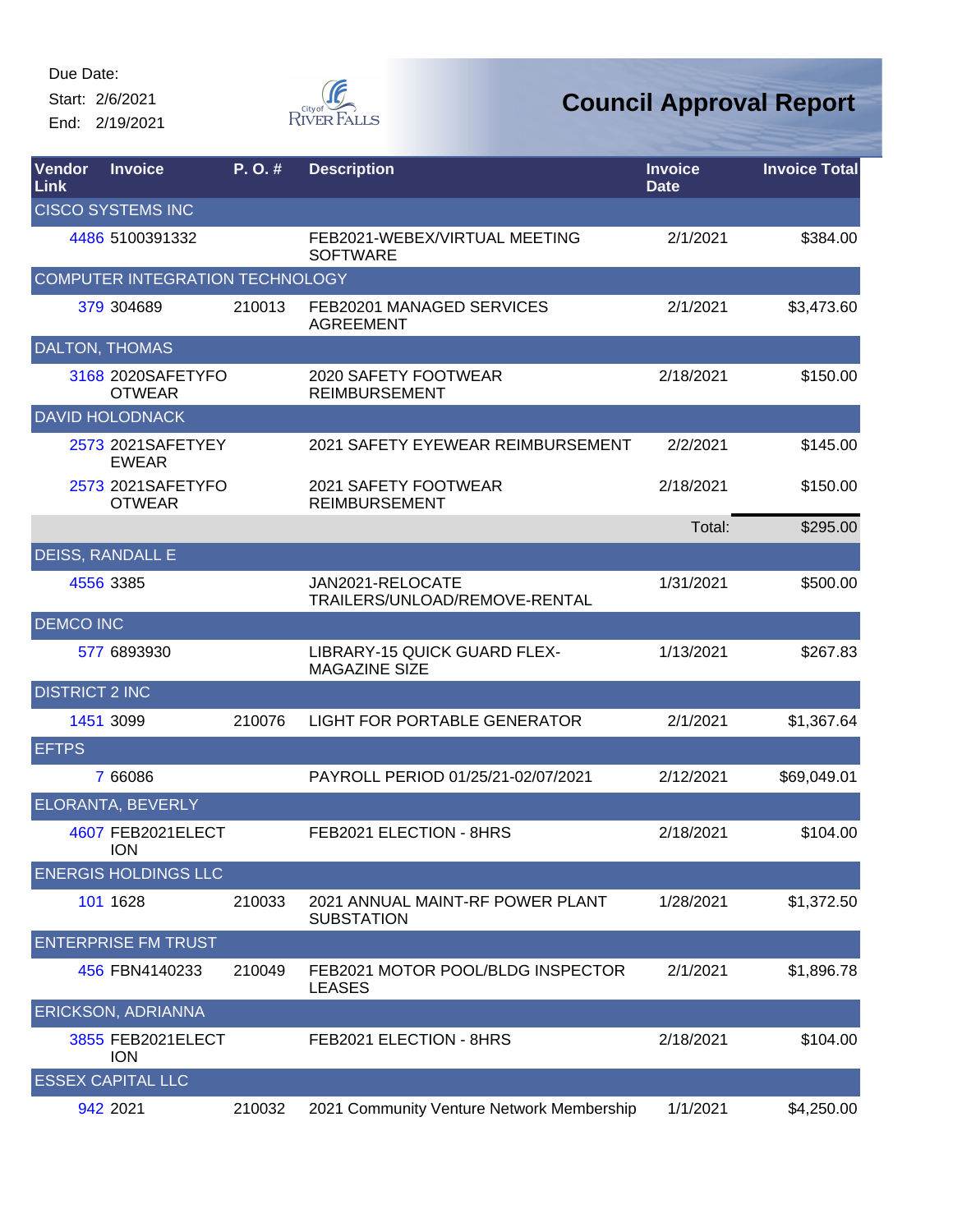Start: 2/6/2021 End: 2/19/2021



| Vendor<br>Link        | <b>Invoice</b>                       | P.O.#  | <b>Description</b>                                            | <b>Invoice</b><br><b>Date</b> | <b>Invoice Total</b> |
|-----------------------|--------------------------------------|--------|---------------------------------------------------------------|-------------------------------|----------------------|
|                       | <b>EXPRESS PERSONNEL SERVICES</b>    |        |                                                               |                               |                      |
|                       | 109 24948801                         |        | WKEND 1/24/2021-J.HAYES-30HRS-COMM<br><b>INTERN</b>           | 1/26/2021                     | \$657.00             |
|                       | <b>FBG SERVICE CORPORATION</b>       |        |                                                               |                               |                      |
|                       | 364 893692                           | 210071 | <b>JAN2021 JANITORIAL SERVICES CONTRACT</b>                   | 1/31/2021                     | \$4,866.00           |
|                       | FIRST NATIONAL BANK - RF SECTION 125 |        |                                                               |                               |                      |
|                       | 6 66085                              |        | PAYROLL PERIOD 01/25/21-02/07/2021                            | 2/12/2021                     | \$3,855.27           |
|                       | FORUM COMMUNICATION CO               |        |                                                               |                               |                      |
|                       | 234 CL01768534                       |        | JAN2021-NOTICE OF PUBLIC HRG-<br><b>NEWSPAPER NOTICE</b>      | 1/5/2021                      | \$37.55              |
|                       | 234 CL01768556                       |        | JAN2021-PLAN COMMISSION PUBLIC HRG-<br><b>PAPER NOTICE</b>    | 1/6/2021                      | \$17.98              |
|                       | 234 CL01769056                       |        | JAN2021-PLAN COMMISSION NEWSPAPER<br><b>NOTICE</b>            | 1/28/2021                     | \$47.95              |
|                       | 234 CL01769333                       |        | JAN2021-COUNCIL AGENDA-NEWSPAPER<br><b>NOTICE</b>             | 1/31/2021                     | \$59.94              |
|                       | 234 CL01769294                       |        | JAN2021-COUNCIL WORKSHOP-<br><b>NEWSPAPER NOTICE</b>          | 1/31/2021                     | \$23.98              |
|                       | 234 CL01769337                       |        | JAN2021-COUNCIL PROCEEDINGS-<br><b>NEWSPAPER NOTICE</b>       | 1/31/2021                     | \$212.79             |
|                       | 234 6682318                          |        | FEB2021-ELECTIONS-PUBLIC TEST<br>NOTICE-PAPER NOTICE          | 2/1/2021                      | \$12.23              |
|                       | 234 CL01769095                       |        | FEB2021-716 N MAIN DEMOLITION-<br><b>BIDS/NEWSPAPER NOTIC</b> | 2/4/2021                      | \$69.74              |
|                       | 234 CL01769502                       |        | FEB2021-BOARD OF ABSENTEE<br><b>NEWSPAPER NOTICE</b>          | 2/11/2021                     | \$11.99              |
|                       | 234 CL01769549                       |        | FEB2021-UTILITY ADVISORY BOARD<br><b>NEWSPAPER NOTICE</b>     | 2/11/2021                     | \$38.96              |
|                       | 234 CL01769485                       |        | FEB2021-BRIDGE DECK REHAB<br>CONSULTANT-PAPER NOTICE          | 2/11/2021                     | \$17.98              |
|                       |                                      |        |                                                               | Total:                        | \$551.09             |
|                       | <b>GEETA AND SONS LLC</b>            |        |                                                               |                               |                      |
|                       | 2137 ROOMTAXGRA<br>ΝT                |        | ROOM TAX GRANT DUE TO COVID-19                                | 2/16/2021                     | \$4,000.00           |
| <b>GRAF, LINNET M</b> |                                      |        |                                                               |                               |                      |
|                       | 3965 FEB2021ELECT<br><b>ION</b>      |        | FEB2021 ELECTION - 14HRS                                      | 2/18/2021                     | \$182.00             |
| <b>GROTH, RON</b>     |                                      |        |                                                               |                               |                      |
|                       | 2124 2021 SAFETY FO<br><b>OTWEAR</b> |        | 2021 SAFETY FOOTWEAR<br><b>REIMBURSEMENT</b>                  | 2/1/2021                      | \$148.92             |
|                       | <b>GUARDIAN SUPPLY LLC</b>           |        |                                                               |                               |                      |
|                       | 4255 8104                            |        | JAN2021-W.ADAMS - BADGE                                       | 1/7/2021                      | \$74.99              |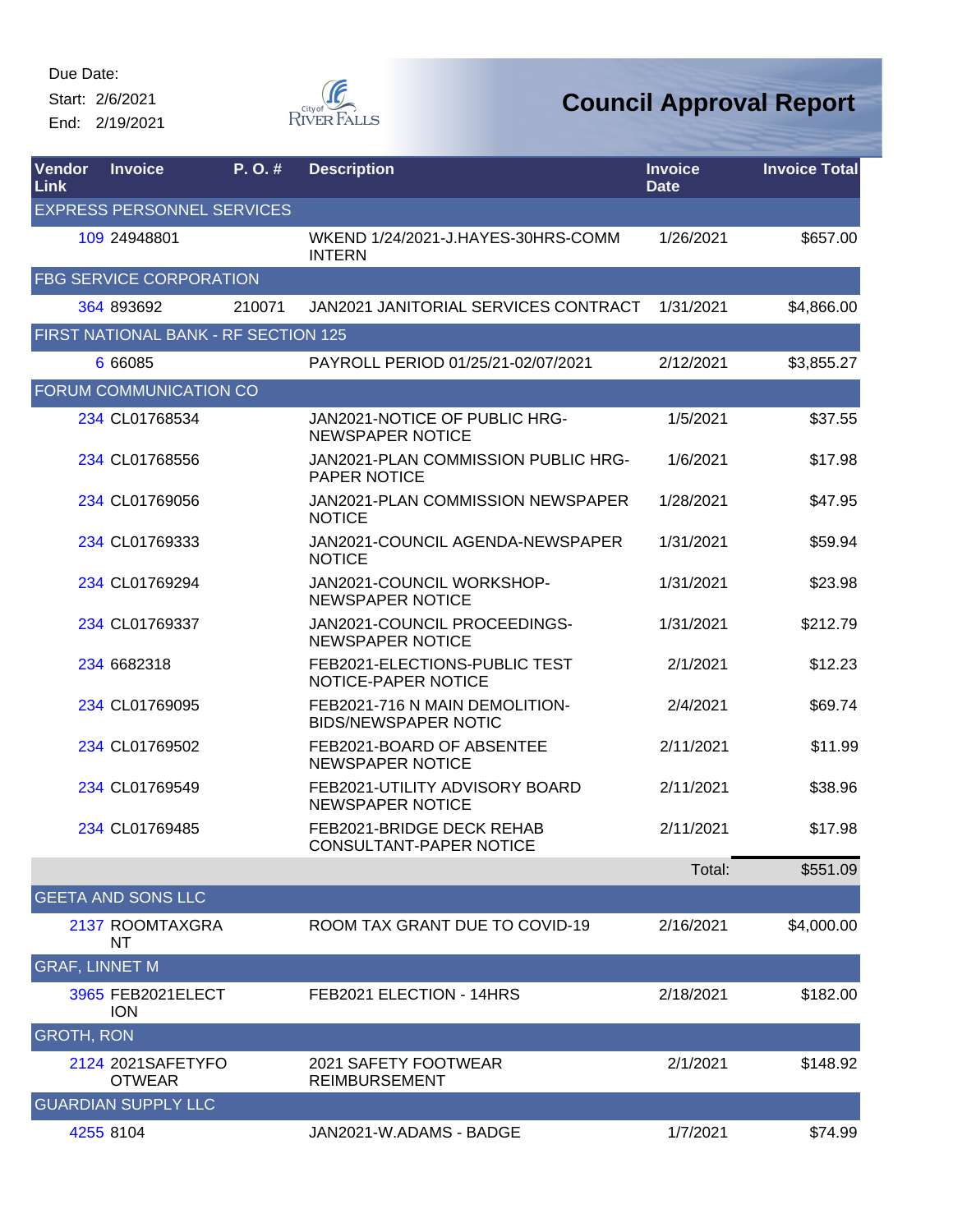Start: 2/6/2021 End: 2/19/2021



| Vendor<br>Link        | <b>Invoice</b>                         | P. O. # | <b>Description</b>                                       | <b>Invoice</b><br><b>Date</b> | <b>Invoice Total</b> |
|-----------------------|----------------------------------------|---------|----------------------------------------------------------|-------------------------------|----------------------|
|                       | <b>GULF SOUTH RESEARCH CORPORATION</b> |         |                                                          |                               |                      |
|                       | 4619 13725                             | 200323  | JAN2021 RF HYDROELECTRIC PROJECT<br><b>SURVEY REPORT</b> | 1/31/2021                     | \$3,438.00           |
| <b>HANKWITZ, LORI</b> |                                        |         |                                                          |                               |                      |
|                       | 4574 FEB2021ELECT<br><b>ION</b>        |         | FEB2021 ELECTION - 9HRS                                  | 2/18/2021                     | \$117.00             |
| <b>HENKE, RUSS E</b>  |                                        |         |                                                          |                               |                      |
|                       | 4608 FEB2021ELECT<br><b>ION</b>        |         | FEB2021 ELECTION - 14.5HRS                               | 2/18/2021                     | \$188.50             |
|                       | HJERSJO, CATHLEEN                      |         |                                                          |                               |                      |
|                       | 3845 FEB2021ELECT<br><b>ION</b>        |         | FEB2021 ELECTION - 15.5HRS                               | 2/18/2021                     | \$232.50             |
| <b>HODGSON, SUSAN</b> |                                        |         |                                                          |                               |                      |
|                       | 3832 FEB2021ELECT<br><b>ION</b>        |         | FEB2021 ELECTION - 16.75HRS                              | 2/18/2021                     | \$251.25             |
|                       | <b>HUDSON PHYSICIANS SC</b>            |         |                                                          |                               |                      |
|                       | 145 800370410221                       |         | JAN2021-J.CURRAN EMPLOYMENT EXAM                         | 1/13/2021                     | \$281.00             |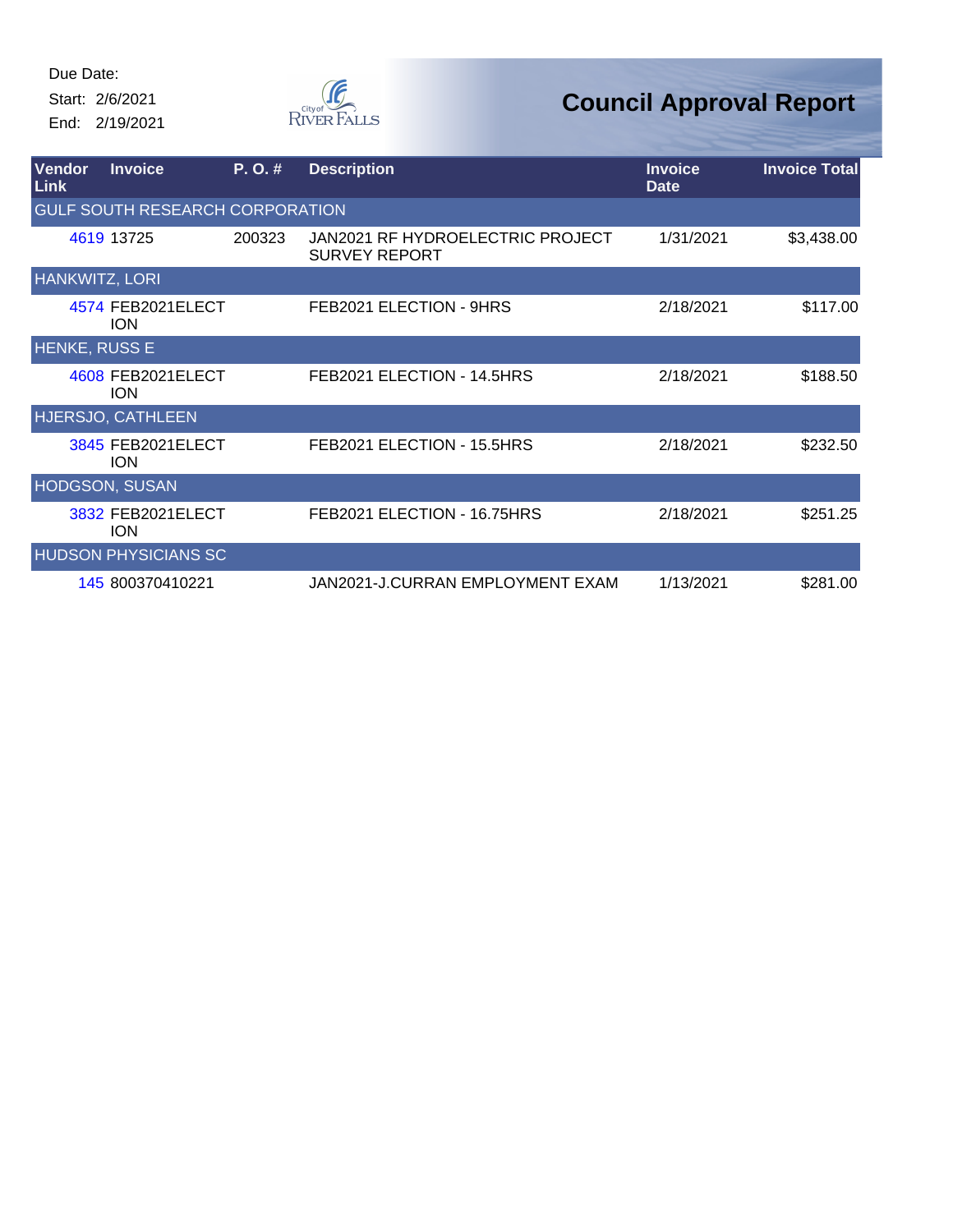Start: 2/6/2021 End: 2/19/2021



| Vendor<br>Link      | <b>Invoice</b>                               | P.O.#  | <b>Description</b>                                    | <b>Invoice</b><br><b>Date</b> | <b>Invoice Total</b> |
|---------------------|----------------------------------------------|--------|-------------------------------------------------------|-------------------------------|----------------------|
|                     | HUEBSCH LAUNDRY COMPANY                      |        |                                                       |                               |                      |
|                     | 146 20053551                                 | 210066 | 1/6/21 LIBRARY RUG SERVICE                            | 1/6/2021                      | \$69.23              |
|                     | 146 20054890                                 | 210066 | 1/13/21 POLICE DEPT RUG SERVICE                       | 1/13/2021                     | \$46.72              |
|                     | 146 20054894                                 | 210066 | 1/13/2021 RF PUBLIC WORKS RUG SERVICE                 | 1/13/2021                     | \$43.06              |
|                     | 146 20054900                                 | 210066 | 1/13/2021 CITY HALL RUG SERVICE                       | 1/13/2021                     | \$58.76              |
|                     | 146 20056272                                 | 210066 | 1/20/2021 RF LIBRARY RUG SERVICE                      | 1/20/2021                     | \$86.33              |
|                     | 146 20057591                                 | 210066 | 1/27/21-WASTEWATER DEPT RUG SERVICE                   | 1/27/2021                     | \$49.51              |
|                     | 146 20057584                                 | 210066 | 1/27/2021 RF PUBLIC WORKS RUG SERVICE                 | 1/27/2021                     | \$43.06              |
|                     | 146 20057589                                 | 210066 | 1/27/2021 CITY HALL RUG SERVICE                       | 1/27/2021                     | \$58.76              |
|                     | 146 20057577                                 | 210066 | 1/27/2021 POLICE DEPT RUG SERVICE                     | 1/27/2021                     | \$61.54              |
|                     | 146 10094363                                 | 210035 | 2/3/2021 ELECTRIC DEPT UNIFORMS                       | 2/3/2021                      | \$300.70             |
|                     | 146 10094364                                 | 210026 | 2/3/2021 WATER DEPT                                   | 2/3/2021                      | \$40.86              |
|                     | 146 10094365                                 | 210021 | 2/3/2021 PW Uniforms                                  | 2/3/2021                      | \$119.63             |
|                     | 146 10094366                                 | 210026 | 2/3/2021 WASTEWATER DEPT UNIFORMS                     | 2/3/2021                      | \$36.41              |
|                     | 146 10096432                                 | 210035 | 2/10/2021 ELECTRIC DEPT UNIFORMS                      | 2/10/2021                     | \$290.59             |
|                     | 146 10096433                                 | 210026 | 2/10/21 WATER DEPT UNIFORMS                           | 2/10/2021                     | \$40.86              |
|                     | 146 10096434                                 | 210021 | 2/10/2021 PW Uniforms                                 | 2/10/2021                     | \$119.63             |
|                     | 146 10096435                                 | 210026 | 2/10/2021 WASTEWATER DEPT UNIFORMS                    | 2/10/2021                     | \$36.41              |
|                     | 146 10098500                                 | 210026 | 2/17/21 WATER DEPT UNIFORMS                           | 2/17/2021                     | \$43.95              |
|                     | 146 10098501                                 | 210021 | 2/17/2021 PW Uniforms                                 | 2/17/2021                     | \$119.63             |
|                     | 146 10098502                                 | 210026 | 2/17/21 SEWER DEPT UNIFORMS                           | 2/17/2021                     | \$36.41              |
|                     |                                              |        |                                                       | Total:                        | \$1,702.05           |
|                     | <b>IGO LEGACY HOTEL GROUP MARSHFIELD LLC</b> |        |                                                       |                               |                      |
|                     | 4732 ROOMTAXGRA<br>NT                        |        | ROOM TAX GRANT DUE TO COVID-19                        | 2/18/2021                     | \$15,000.00          |
| <b>INFOSEND INC</b> |                                              |        |                                                       |                               |                      |
|                     | 150 185332                                   | 210012 | JAN2021 RFMU MONTHLY STMT SVC-<br><b>PREINCREASE</b>  | 1/23/2021                     | \$3,159.15           |
|                     | 150 185983                                   | 210012 | JAN2021 RFMU MONTHLY STMT SVC-POST<br><b>INCREASE</b> | 1/31/2021                     | \$3.93               |
|                     |                                              |        |                                                       | Total:                        | \$3,163.08           |
|                     |                                              |        | INTERNATIONAL CITY MGMT ASSOC RETIREMENT CORP         |                               |                      |
|                     | 1 66081                                      |        | PAYROLL PERIOD 01/25/21-02/07/2021                    | 2/12/2021                     | \$17,574.09          |
|                     | 1 66082                                      |        | PAYROLL PERIOD 01/25/21-02/07/2021                    | 2/12/2021                     | \$801.66             |
|                     |                                              |        |                                                       | Total:                        | \$18,375.75          |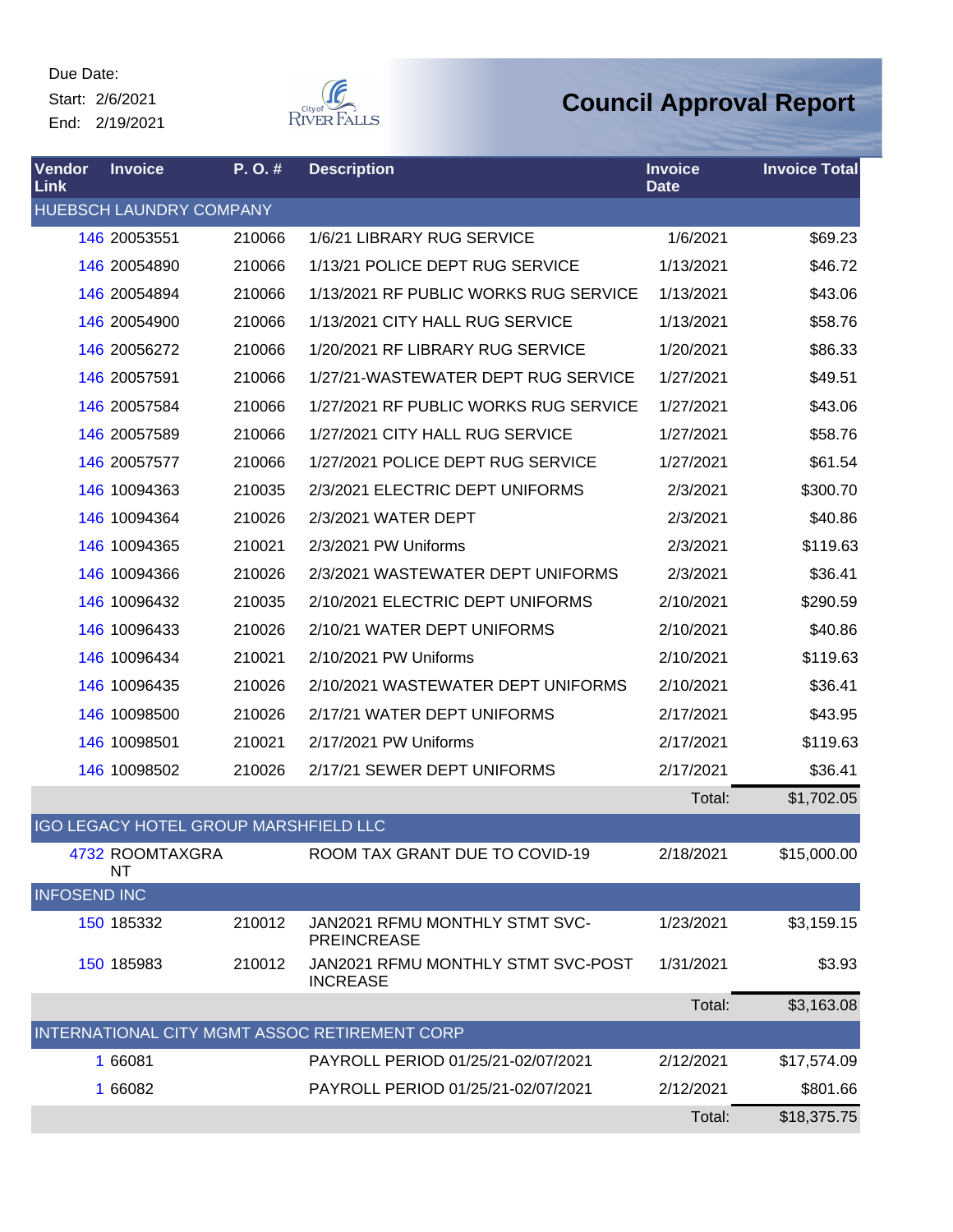Start: 2/6/2021

End: 2/19/2021



| <b>Vendor</b><br>Link  | <b>Invoice</b>                      | P. O. # | <b>Description</b>                                          | <b>Invoice</b><br><b>Date</b> | <b>Invoice Total</b> |
|------------------------|-------------------------------------|---------|-------------------------------------------------------------|-------------------------------|----------------------|
| <b>J&amp;J GIS LLC</b> |                                     |         |                                                             |                               |                      |
|                        | 651 JAN2021                         | 210072  | JAN2021 J.NEILS GIS CONTRACT                                | 1/31/2021                     | \$2,205.00           |
| <b>JACOB GILLES</b>    |                                     |         |                                                             |                               |                      |
|                        | 4237 2021 SAFETYFO<br><b>OTWEAR</b> |         | 2021 SAFETY FOOTWEAR<br><b>REIMBURSEMENT</b>                | 2/18/2021                     | \$150.00             |
|                        | JACOBSON, CLIFFORD L                |         |                                                             |                               |                      |
|                        | 4683 MARCH2021                      |         | MARCH 2021-LIBRARY VIRTUAL<br><b>PRESENTER</b>              | 2/1/2021                      | \$150.00             |
|                        | <b>JOHNSON, NADINE</b>              |         |                                                             |                               |                      |
|                        | 3856 FEB2021ELECT<br><b>ION</b>     |         | FEB2021 ELECTION - 15HRS                                    | 2/18/2021                     | \$195.00             |
|                        | JOHNSON, VIRGIL                     |         |                                                             |                               |                      |
|                        | 167 2021 SAFETYEY<br><b>EWEAR</b>   |         | 2021 SAFETY EYEWEAR REIMBURSEMENT                           | 2/1/2021                      | \$200.00             |
| KAUTH, TOREY           |                                     |         |                                                             |                               |                      |
|                        | 4604 FEB2021ELECT<br><b>ION</b>     |         | FEB2021 ELECTION - 8.25 HRS                                 | 2/18/2021                     | \$107.25             |
| <b>KELLY, MARK S</b>   |                                     |         |                                                             |                               |                      |
|                        | 4728 234874                         |         | <b>BLAST PLOW FRAME</b>                                     | 1/28/2021                     | \$150.00             |
|                        | KINNI CREEK LODGE & OUTFITTERS LLC  |         |                                                             |                               |                      |
|                        | 894 ROOMTAXGRA<br>NΤ                |         | ROOM TAX GRANT DUE TO COVID-19                              | 2/1/2021                      | \$500.00             |
|                        | K-TECH SPECIALTY COATINGS INC       |         |                                                             |                               |                      |
|                        | 4179 202102-K0055                   | 210070  | <b>BEET HEET-WINTER MTC PRODUCT</b>                         | 2/7/2021                      | \$1,870.50           |
| LA RUE, PATRICIA       |                                     |         |                                                             |                               |                      |
|                        | 4702 FEB2021ELECT<br><b>ION</b>     |         | FEB2021 ELECTION - 3HRS                                     | 2/18/2021                     | \$39.00              |
|                        | LA VENTURE CRANE & RIGGING INC      |         |                                                             |                               |                      |
|                        | 174 21008                           |         | JAN2021-CRANE SERVICE/SET<br><b>TRANSFORMER-INTERFACIAL</b> | 1/29/2021                     | \$670.00             |
| <b>LANGFORD, JOHN</b>  |                                     |         |                                                             |                               |                      |
|                        | 3771 FEB2021ELECT<br><b>ION</b>     |         | FEB2021 ELECTION - 15HRS                                    | 2/18/2021                     | \$195.00             |
|                        | <b>LEAGUE OF MINNESOTA CITIES</b>   |         |                                                             |                               |                      |
|                        | 660 335223                          |         | JAN2021-JOURNEYMAN<br>LINEWORKER/APPRENTICE                 | 1/31/2021                     | \$264.50             |
|                        | LEAGUE OF WI MUNICIPALITIES         |         |                                                             |                               |                      |
|                        | 180 82415                           |         | FEB-DEC2021 LEAF COLLECTION STUDY                           | 2/1/2021                      | \$1,000.00           |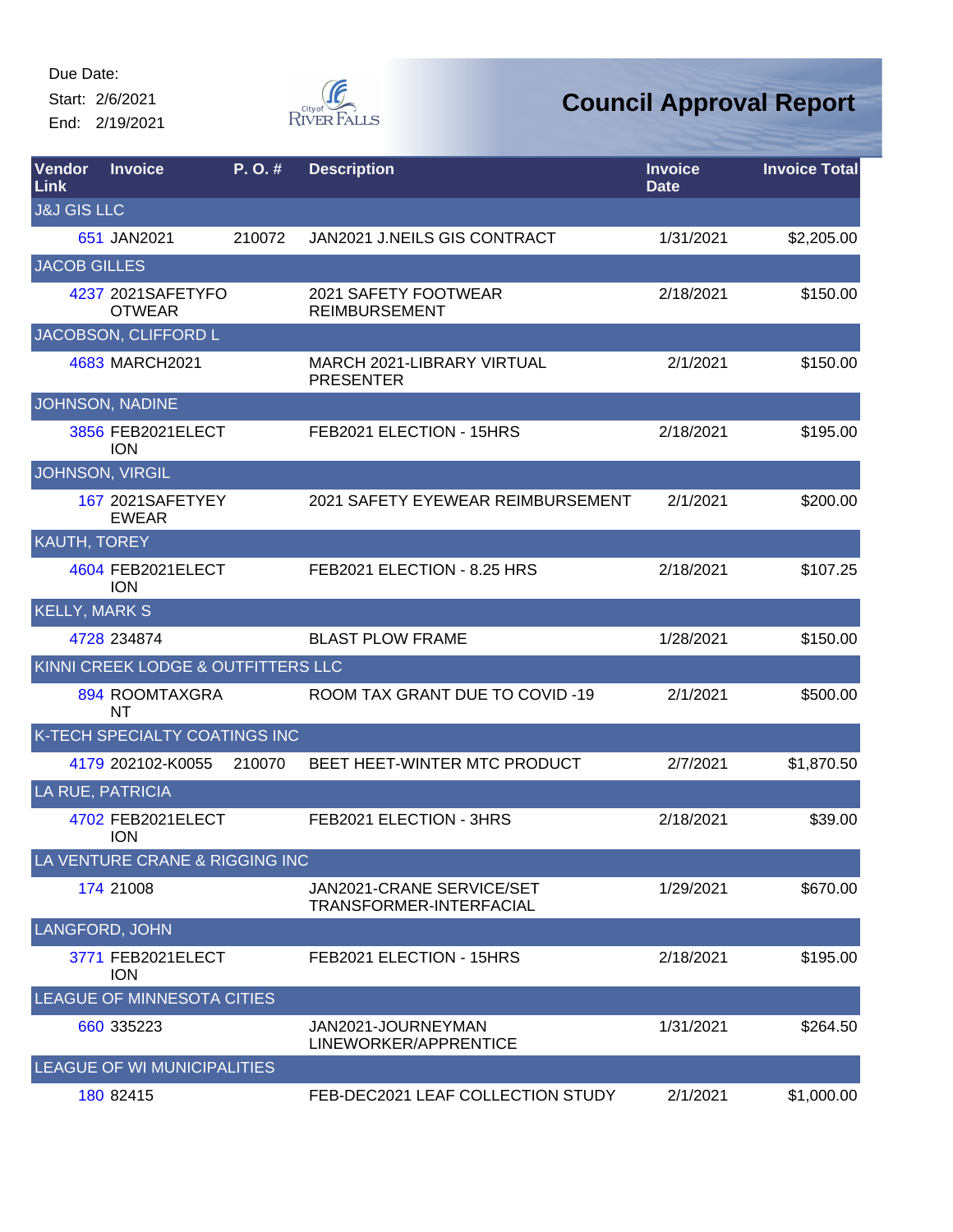Start: 2/6/2021 End: 2/19/2021  $\begin{matrix} \mathcal{G} & \mathcal{G} & \mathcal{G} \\ \mathcal{G} & \mathcal{G} & \mathcal{G} \end{matrix}$  River Falls

| Vendor<br>Link      | <b>Invoice</b>                  | P.O.#  | <b>Description</b>                                       | <b>Invoice</b><br><b>Date</b> | <b>Invoice Total</b> |
|---------------------|---------------------------------|--------|----------------------------------------------------------|-------------------------------|----------------------|
| LEICHTLE, KURT      |                                 |        |                                                          |                               |                      |
|                     | 4703 FEB2021ELECT<br><b>ION</b> |        | FEB2021 ELECTION - 5.5HRS                                | 2/18/2021                     | \$71.50              |
|                     | LEXISNEXIS RISK DATA MGMT INC   |        |                                                          |                               |                      |
|                     | 3765 1703497-<br>20210131       |        | JAN2021-ADVANCED PEOPLE SEARCH FEE                       | 1/31/2021                     | \$53.05              |
|                     | LINEHAN OUTDOOR SERVICES LLC    |        |                                                          |                               |                      |
|                     | 1570 1137                       | 210004 | JAN2021-SNOW REMOVAL/SIDEWALKS                           | 1/31/2021                     | \$525.00             |
|                     | 1570 1135                       | 210005 | JAN2021-SNOW REMOVAL-WHITETAIL<br><b>RIDGE CORPORATE</b> | 1/31/2021                     | \$350.00             |
|                     | 1570 1134                       | 210003 | JAN2021-SNOW REMOVAL-STERLING<br>PONDS CORPORATE         | 1/31/2021                     | \$200.00             |
|                     | 1570 1136                       | 210008 | JAN2021-SNOW REMOVAL-CITYWIDE<br>FACILITIES/DOWNTOWN     | 1/31/2021                     | \$1,336.00           |
|                     |                                 |        |                                                          | Total:                        | \$2,411.00           |
|                     | <b>LOFFLER COMPANIES INC</b>    |        |                                                          |                               |                      |
|                     | 182 28579975                    |        | JAN2021-POLICE-KONICA MINOLTA<br><b>BASE/OVERAGES</b>    | 1/28/2021                     | \$166.04             |
|                     | 182 3633880                     |        | HIGH YIELD BLACK TONER-POLICE DEPT                       | 1/29/2021                     | \$488.00             |
|                     | 182 434691598                   |        | FEB2021-PW KONICA COPIER BASE<br>PYMT/OVERAGES           | 2/1/2021                      | \$192.61             |
|                     |                                 |        |                                                          | Total:                        | \$846.65             |
|                     | <b>LOSINSKI, VICTORIA</b>       |        |                                                          |                               |                      |
|                     | 4580 FEB2021ELECT<br><b>ION</b> |        | FEB2021 ELECTION - 3.5HRS                                | 2/18/2021                     | \$45.50              |
| <b>MIDWEST TAPE</b> |                                 |        |                                                          |                               |                      |
|                     | 409 99910254                    |        | JAN2021-DAYLIGHT 3 - ONE AUDIOBOOK                       | 1/18/2021                     | \$39.99              |
|                     | 409 99910256                    |        | JAN2021-NYPD RED-ONE AUDIOBOOK<br><b>PURCHASED</b>       | 1/18/2021                     | \$34.99              |
|                     | 409 99936009                    |        | JAN2021-COME AWAY - ONE DVD<br><b>PURCHASED</b>          | 1/25/2021                     | \$15.99              |
|                     | 409 99965681                    |        | FEB2021-THREE DVDS PURCHASED-<br><b>LIBRARY</b>          | 2/1/2021                      | \$84.12              |
|                     | 409 99965682                    |        | FEB2021 - SEVEN AUDIOBOOKS<br><b>PURCHASED</b>           | 2/1/2021                      | \$286.93             |
|                     |                                 |        |                                                          | Total:                        | \$462.02             |
|                     | MUNICIPAL CODE CORPORATION      |        |                                                          |                               |                      |
|                     | 773 00353869                    | 210069 | JAN2021-CODE<br><b>CODIFICATION/SUPPLEMENT PAGES</b>     | 1/28/2021                     | \$1,738.54           |
|                     | MY RECEPTIONIST LLC             |        |                                                          |                               |                      |
|                     | 4185 S02203-020321              |        | FEB2021-RFMU AFTER HOURS SERVICE<br><b>FEES</b>          | 2/1/2021                      | \$129.20             |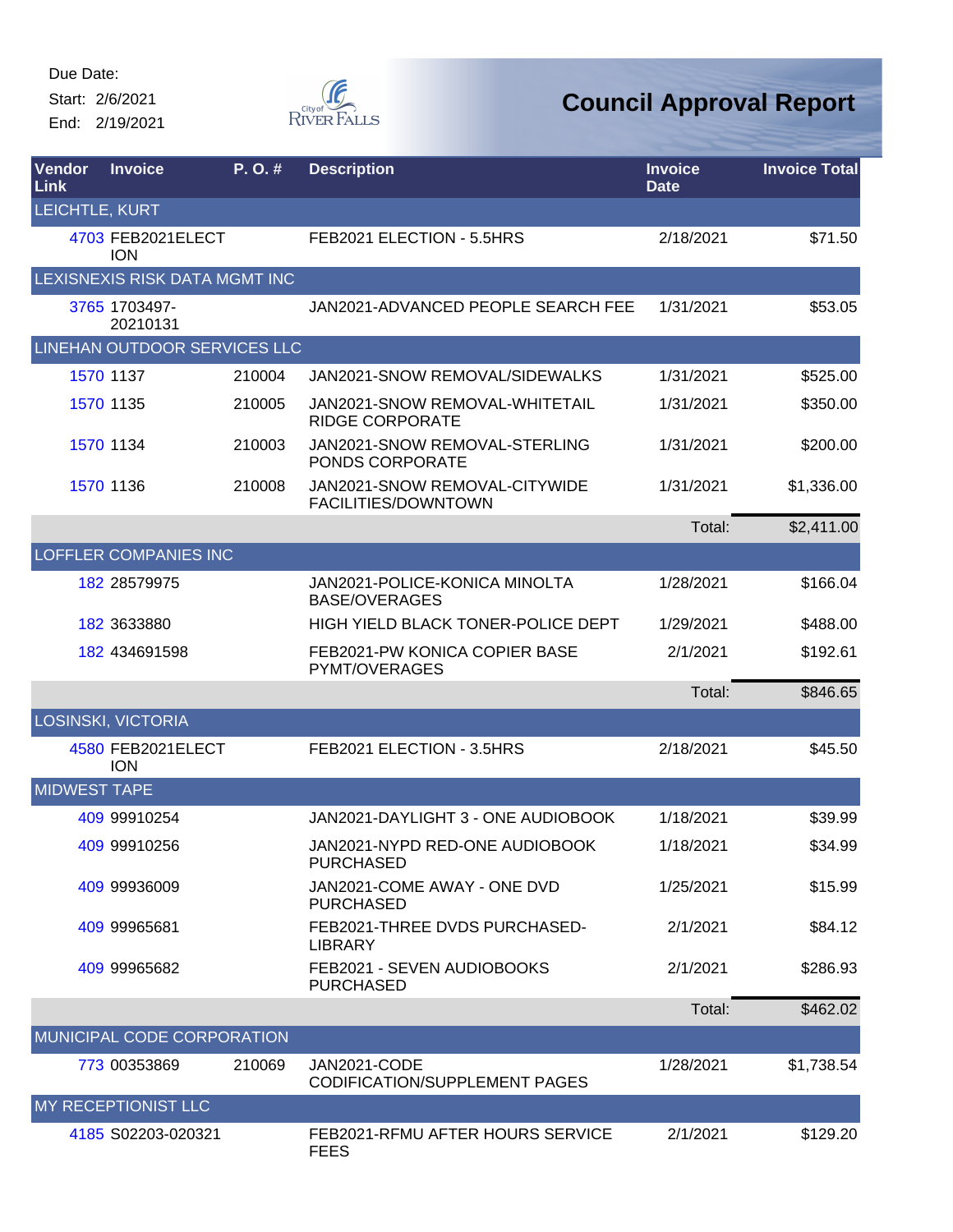Start: 2/6/2021 End: 2/19/2021



| Vendor<br>Link         | <b>Invoice</b>                          | P.O.#  | <b>Description</b>                                          | <b>Invoice</b><br><b>Date</b> | <b>Invoice Total</b> |
|------------------------|-----------------------------------------|--------|-------------------------------------------------------------|-------------------------------|----------------------|
|                        | O'CONNELL, CATHRYN                      |        |                                                             |                               |                      |
|                        | 4368 FEB2021ELECT<br><b>ION</b>         |        | FEB2021 ELECTION - 7HRS                                     | 2/18/2021                     | \$91.00              |
| O'GRADY, JODY          |                                         |        |                                                             |                               |                      |
|                        | 3844 FEB2021ELECT<br><b>ION</b>         |        | FEB2021 ELECTION - 15HRS                                    | 2/18/2021                     | \$195.00             |
| <b>OLSON, MARK</b>     |                                         |        |                                                             |                               |                      |
|                        | 3827 FEB2021ELECT<br><b>ION</b>         |        | FEB2021 ELECTION - 85HRS                                    | 2/18/2021                     | \$110.50             |
|                        | <b>ONE TIME PAY VENDOR</b>              |        |                                                             |                               |                      |
|                        | 9999 TRACIROSCHE<br>N                   |        | RESTITUTION FOR LOSS-#4N815G5WRH                            | 2/5/2021                      | \$52.00              |
|                        | PALMQUIST, JOEL K                       |        |                                                             |                               |                      |
|                        | 4454 FEB2021ELECT<br><b>ION</b>         |        | FEB2021 ELECTION - 14.5HRS                                  | 2/18/2021                     | \$188.50             |
| <b>PELION BENEFITS</b> |                                         |        |                                                             |                               |                      |
|                        | 5 66084                                 |        | PAYROLL PERIOD 01/25/21-02/07/2021                          | 2/12/2021                     | \$291.27             |
|                        | PIERCE COUNTY CLERK                     |        |                                                             |                               |                      |
|                        | 649 2021 FEBSETTL<br><b>EMENT</b>       |        | FEB2021-PC DOG SETTLEMENT                                   | 2/1/2021                      | \$791.00             |
|                        | PIERCE COUNTY TREASURER                 |        |                                                             |                               |                      |
|                        | <b>210 JANUARY 2021</b><br><b>COURT</b> |        | JANUARY 2021 JAIL DWI INTERLOCK                             | 1/31/2021                     | \$977.69             |
|                        | 210 FEB2021SETTL<br><b>EMENT</b>        |        | FEBRUARY 2021 TAX SETTLEMENT                                | 2/15/2021                     | \$1,869,891.13       |
|                        | 210 FEBSETTLEME<br>NT <sub>2</sub>      |        | FEB2021-TAX SETTLEMENT<br><b>CORRECTION/OMITTED LOTTERY</b> | 2/18/2021                     | \$207.43             |
|                        |                                         |        |                                                             | Total:                        | \$1,871,076.25       |
|                        | PJ KORTENS AND COMPANY INC              |        |                                                             |                               |                      |
|                        | 3253 10022715                           |        | <b>WIN911 RECONFIGURATION-</b><br>PROGRAMMING LABOR         | 2/4/2021                      | \$600.00             |
|                        | PLUNKETT, BENJAMIN J                    |        |                                                             |                               |                      |
|                        | 3968 FEB2021ELECT<br><b>ION</b>         |        | FEB2021 ELECTION - 7.5HRS                                   | 2/18/2021                     | \$97.50              |
|                        | <b>RAIN TO RIVERS OF WESTERN WI</b>     |        |                                                             |                               |                      |
|                        | 4063 0221-08                            | 210074 | 2021 RAIN TO RIVERS MEMBERSHIP                              | 1/31/2021                     | \$2,000.00           |
|                        | <b>RAUSCH, KATHRYN</b>                  |        |                                                             |                               |                      |
|                        | 3774 FEB2021ELECT<br><b>ION</b>         |        | FEB2021 ELECTION - 15.5HRS                                  | 2/18/2021                     | \$232.50             |
|                        | <b>RFMU PAYMENTS OR REFUNDS</b>         |        |                                                             |                               |                      |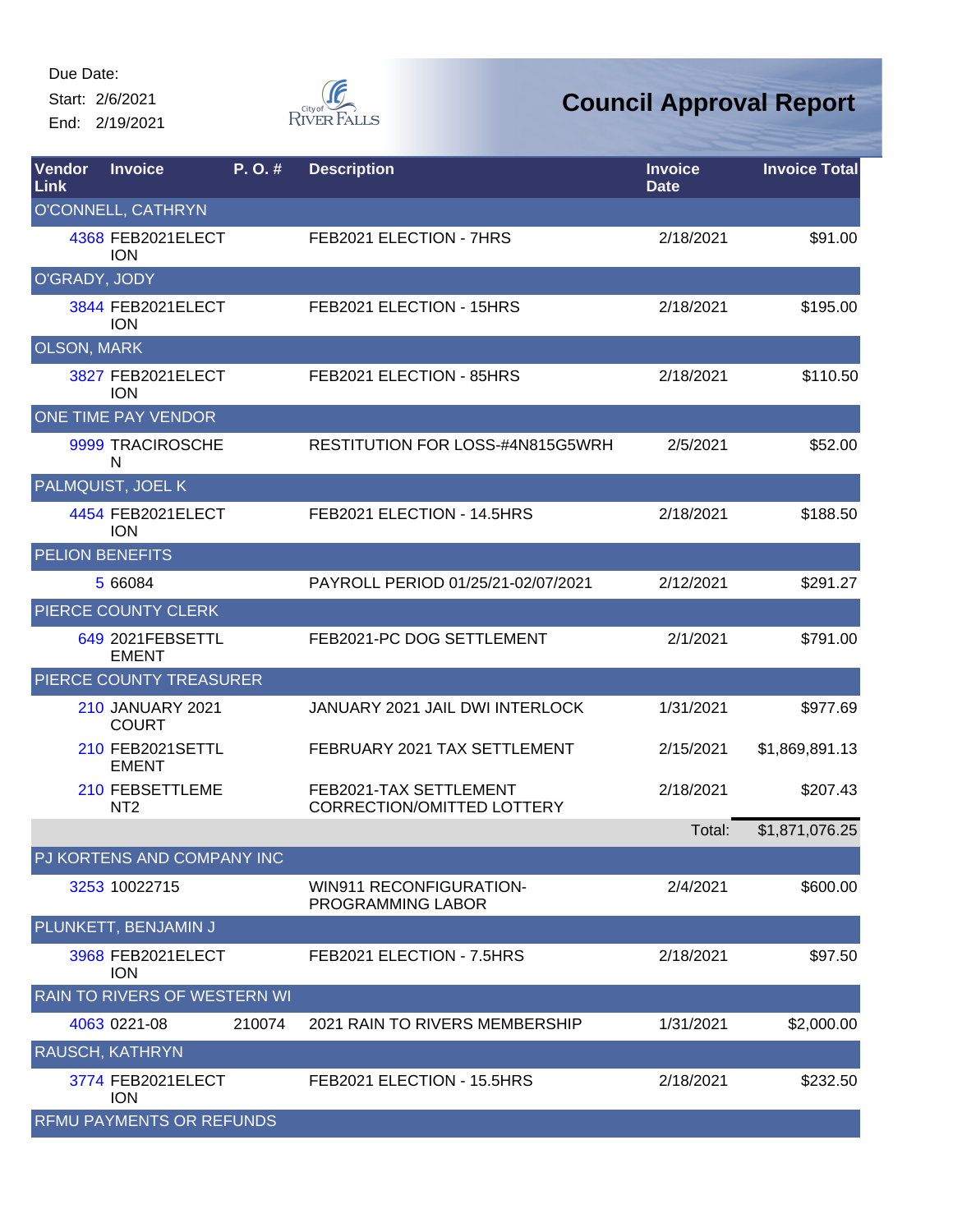Start: 2/6/2021

End: 2/19/2021



| <b>Vendor</b><br>Link | <b>Invoice</b>                        | P. O. # | <b>Description</b>                 | <b>Invoice</b><br><b>Date</b> | <b>Invoice Total</b> |
|-----------------------|---------------------------------------|---------|------------------------------------|-------------------------------|----------------------|
|                       | 990610 ANN&PAULSCH<br><b>WEBACH</b>   |         | FEB2021-RFMU OVERPYMT-ACCT 3161-00 | 2/1/2021                      | \$533.63             |
|                       | 990610 ANDRE&JODID<br><b>RINKWINE</b> |         | FEB2021-RFMU OVERPYMT-ACCT 7345-01 | 2/1/2021                      | \$7.14               |
|                       | 990610 BARBARASHA<br><b>NK</b>        |         | FEB2021-RFMU OVERPYMT-ACCT#2102-00 | 2/15/2021                     | \$13.53              |
|                       | 990610 ELLIANFINSON                   |         | FEB2021-RFMU OVERPYMT-ACCT#2373-15 | 2/15/2021                     | \$325.34             |
|                       | 990610 DOUGRAEHSL<br><b>ER</b>        |         | FEB2021-RFMU OVERPYMT-ACCT#3194-07 | 2/15/2021                     | \$121.53             |
|                       | 990610 NICOLEAARON<br><b>SIMPSON</b>  |         | FEB2021-RFMU OVERPYMT-ACCT#3521-01 | 2/15/2021                     | \$207.92             |
|                       | 990610 QUENTINRENC<br>н               |         | FEB2021-RFMU OVERPYMT-ACCT#4147-24 | 2/15/2021                     | \$449.81             |
|                       | 990610 KINNIPROPERT<br>IESFEB21       |         | FEB2021-RFMU OVERPYMT-ACCT#4419-07 | 2/15/2021                     | \$103.07             |
|                       | 990610 BRADLINDAOL<br>SON             |         | FEB2021-RFMU OVERPYMT-ACCT#4525-10 | 2/15/2021                     | \$128.62             |
|                       | 990610 BRADJANICKI                    |         | FEB2021-RFMU OVERPYMT-ACCT#4926-02 | 2/15/2021                     | \$177.00             |
|                       | 990610 JASONHAMMO<br>ND               |         | FEB2021-RFMU OVERPYMT-ACCT#5472-08 | 2/15/2021                     | \$105.30             |
|                       | 990610 MELISSALEE                     |         | FEB2021-RFMU OVERPYMT-ACCT#5998-20 | 2/15/2021                     | \$47.04              |
|                       | 990610 PAMKINSLEY                     |         | FEB2021-RFMU OVERPYMT-ACCT#6818-01 | 2/15/2021                     | \$24.17              |
|                       | 990610 COLLEENNADE<br>AU              |         | FEB2021-RFMU OVERPYMT-ACCT#7805-08 | 2/15/2021                     | \$75.04              |
|                       | 990610 JEFFSPEER                      |         | FEB2021-RFMU OVERPYMT-ACCT#7846-01 | 2/15/2021                     | \$181.71             |
|                       |                                       |         |                                    | Total:                        | \$2,500.85           |
|                       | RIVER FALLS CHAMBER OF COMMERCE INC   |         |                                    |                               |                      |
|                       | 225 2020 4th QRT<br><b>ROOM TX</b>    |         | 2020 4th Qrt Room Tax              | 1/31/2021                     | \$12,948.70          |
|                       | RIVER FALLS MAIN ST 2000 PROJECT INC  |         |                                    |                               |                      |
|                       | 767 FEB2021SETTL<br><b>EMENT</b>      |         | FEBRUARY 2021 TAX SETTLEMENT       | 2/15/2021                     | \$42,000.00          |
| ROSS, LINDA M         |                                       |         |                                    |                               |                      |
|                       | 3963 FEB2021ELECT<br><b>ION</b>       |         | FEB2021 ELECTION - 8.25HRS         | 2/18/2021                     | \$107.25             |
| <b>RUNNING INC</b>    |                                       |         |                                    |                               |                      |
|                       | 1573 23940                            | 200371  | JAN2021 TAXI MGMT SERVICES         | 1/31/2021                     | \$15,512.69          |
| SAHNOW, JOSEPH        |                                       |         |                                    |                               |                      |
|                       | 4349 FEB2021ELECT<br><b>ION</b>       |         | FEB2021 ELECTION - 6.25HRS         | 2/18/2021                     | \$81.25              |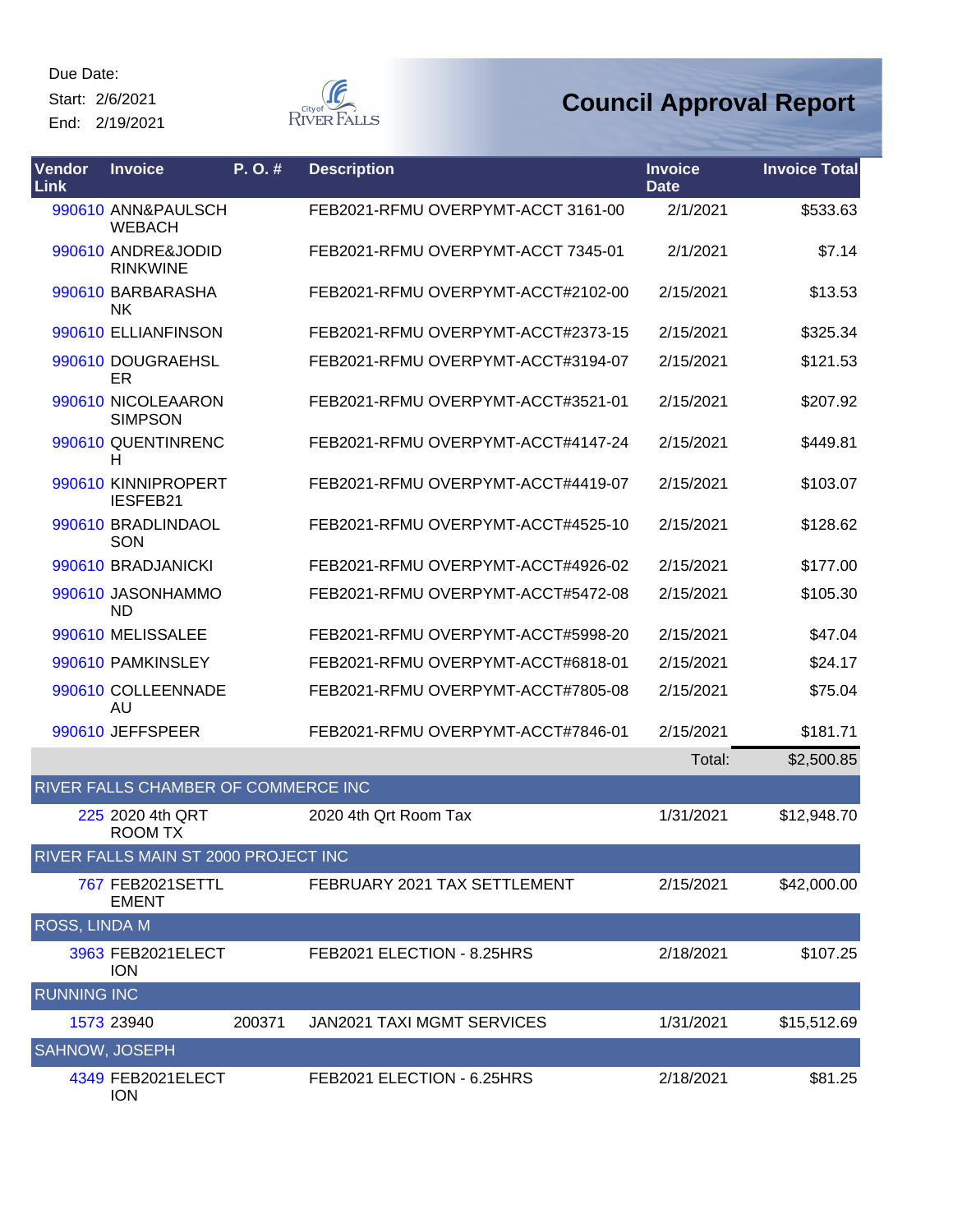Start: 2/6/2021

End: 2/19/2021



| Vendor<br><b>Link</b>   | <b>Invoice</b>                           | P. O. # | <b>Description</b>                                    | <b>Invoice</b><br><b>Date</b> | <b>Invoice Total</b> |
|-------------------------|------------------------------------------|---------|-------------------------------------------------------|-------------------------------|----------------------|
| <b>SCHMITT, CHERYL</b>  |                                          |         |                                                       |                               |                      |
|                         | 3908 FEB2021ELECT<br><b>ION</b>          |         | FEB2021 ELECTION - 17HRS                              | 2/18/2021                     | \$255.00             |
| <b>SCHMITT, MARK</b>    |                                          |         |                                                       |                               |                      |
|                         | 3909 FEB2021ELECT<br><b>ION</b>          |         | FEB2021 ELECTION - 8.5HRS                             | 2/18/2021                     | \$110.50             |
|                         | <b>SCHOOL DISTRICT OF RIVER FALLS</b>    |         |                                                       |                               |                      |
|                         | 229 FEB2021SETTL<br><b>EMENT</b>         |         | FEBRUARY 2021 TAX SETTLEMENT                          | 2/15/2021                     | \$4,046,092.88       |
|                         | SHORT ELLIOTT HENDRICKSON INC            |         |                                                       |                               |                      |
|                         | 244 400272                               | 190375  | JAN2021 MANN VALLEY CORP PARK ENG<br><b>WORK</b>      | 1/31/2021                     | \$5,380.02           |
|                         | 244 400178                               |         | JAN2021-ASSISTANCE W/NORTH LOOP<br><b>WATER/SEWER</b> | 1/31/2021                     | \$354.64             |
|                         |                                          |         |                                                       | Total:                        | \$5,734.66           |
| <b>SMITH, LUCILLE</b>   |                                          |         |                                                       |                               |                      |
|                         | 3962 FEB2021ELECT<br><b>ION</b>          |         | FEB2021 ELECTION - 14HRS                              | 2/18/2021                     | \$182.00             |
|                         | ST CROIX COUNTY CLERK                    |         |                                                       |                               |                      |
|                         | 650 FEB2021SETTL<br><b>EMENT</b>         |         | FEB2021-SCC DOG SETTLEMENT                            | 2/1/2021                      | \$255.50             |
|                         | <b>ST CROIX COUNTY TREASURER</b>         |         |                                                       |                               |                      |
|                         | <b>252 JANUARY 2021</b><br><b>COURT</b>  |         | JANUARY 2021 JAIL DWI INTERLOCK                       | 1/31/2021                     | \$379.50             |
|                         | 252 FEB2021SETTL<br><b>EMENT</b>         |         | FEBRUARY 2021 TAX SETTLEMENT                          | 2/15/2021                     | \$464,729.10         |
|                         |                                          |         |                                                       | Total:                        | \$465,108.60         |
| <b>STAPLES INC - VT</b> |                                          |         |                                                       |                               |                      |
|                         | 2376 #DET10146807/<br><b>JAN2021</b>     |         | JAN2021 - CITY DEPTS-OFFICE SUPPLIES<br>ORDERED       | 1/31/2021                     | \$1,533.07           |
| <b>STATE OF WI</b>      |                                          |         |                                                       |                               |                      |
|                         | 259 JAN 2021<br><b>COURT</b>             |         | JAN 2021 PENALTY ASSESMENT                            | 1/31/2021                     | \$3,378.76           |
|                         | STATE OF WI, DEPT OF CHILDREN & FAMILIES |         |                                                       |                               |                      |
|                         | 328 66087                                |         | PAYROLL PERIOD 01/25/21-02/07/2021                    | 2/12/2021                     | \$340.31             |
|                         | <b>STATE TREASURER</b>                   |         |                                                       |                               |                      |
|                         | 260 JAN/FEB2021                          |         | JAN/FEB2021 WATER/ELECTRIC/SEWER<br><b>BONDS</b>      | 2/12/2021                     | \$222,000.00         |
|                         |                                          |         | STATEWIDE ENERGY EFFICIENCY & RENEWABLES ADMIN INC    |                               |                      |
|                         | 243 JAN2021                              |         | JAN2021 PUBLIC BENEFIT COLLECTION                     | 1/31/2021                     | \$4,756.52           |
|                         | STUART C IRBY TOOL AND SAFETY            |         |                                                       |                               |                      |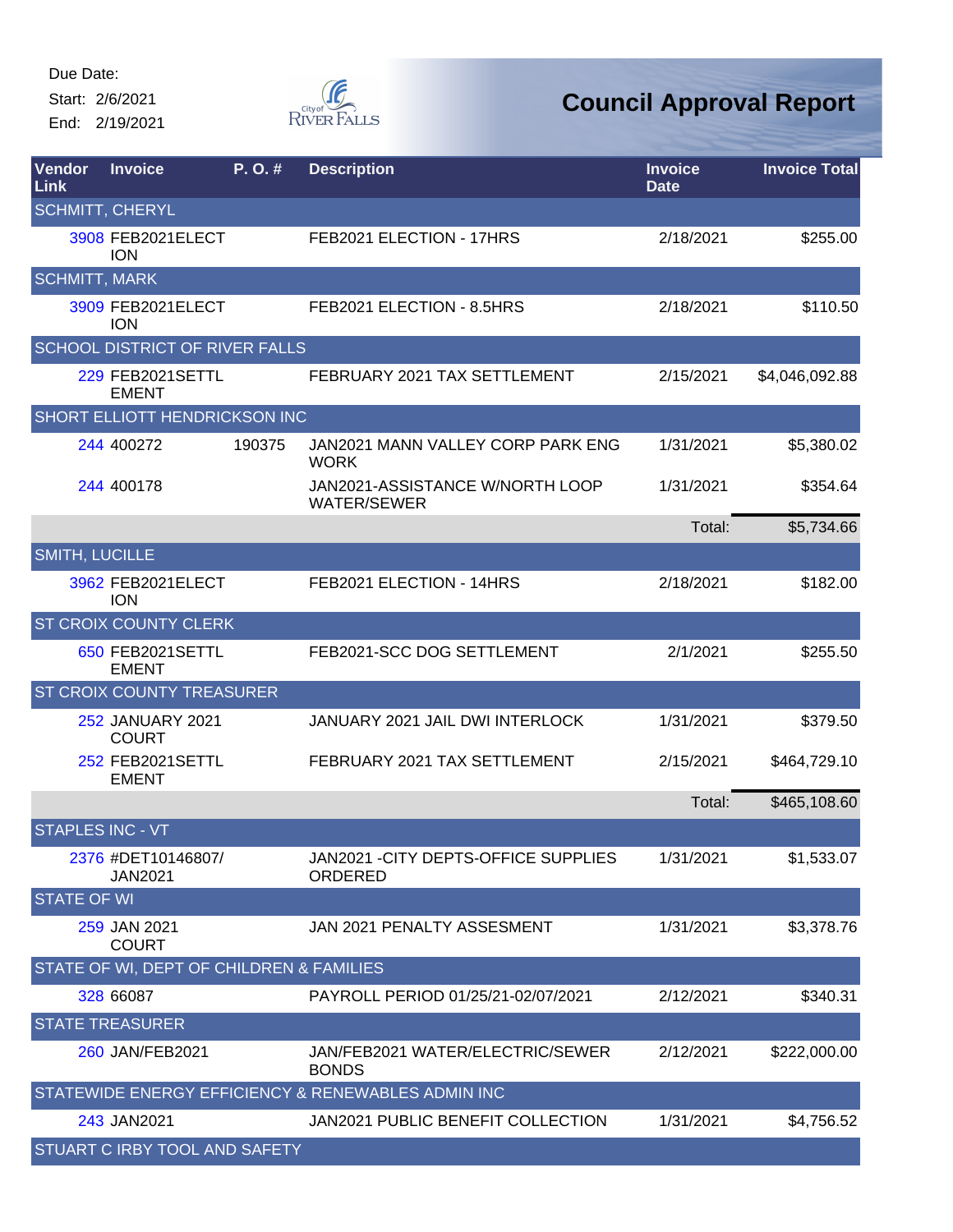Start: 2/6/2021

End: 2/19/2021



| Vendor<br>Link         | <b>Invoice</b>                  | P.O.#  | <b>Description</b>                                            | <b>Invoice</b><br><b>Date</b> | <b>Invoice Total</b> |
|------------------------|---------------------------------|--------|---------------------------------------------------------------|-------------------------------|----------------------|
|                        | 156 S012252088.00 210042<br>2   |        | 50 EYE BOLTS-MINOR MATERIALS                                  | 2/11/2021                     | \$202.28             |
|                        | 156 S012127460.00 200317<br>2   |        | FEB2021-40 8K KSPEED FUSE LINKS-MINOR<br><b>MATERIALS</b>     | 2/11/2021                     | \$250.00             |
|                        | 156 S012241682.00 210028<br>1   |        | FEB2021-STAPLES/ANCHORS/CONN/LUGS-<br><b>INV/MINOR MATERI</b> | 2/11/2021                     | \$2,200.90           |
|                        |                                 |        |                                                               | Total:                        | \$2,653.18           |
| SWADISH, ED            |                                 |        |                                                               |                               |                      |
|                        | 4730 291702                     |        | JAN2021-LIBRARY-SIX 7/16 CORE PAPER<br><b>ROLLS</b>           | 1/21/2021                     | \$408.00             |
|                        | <b>SYMICEK, ANGELINA</b>        |        |                                                               |                               |                      |
|                        | 3067 FEB2021                    | 210044 | FEB2021-SAFETY COORDINATOR<br><b>SERVICES</b>                 | 2/1/2021                      | \$6,066.00           |
| <b>TOMLINSON, ERIN</b> |                                 |        |                                                               |                               |                      |
|                        | 1382 FEB2021ELECT<br><b>ION</b> |        | FEB2021 ELECTION - 8HRS                                       | 2/18/2021                     | \$104.00             |
| <b>TRACY, JODIL</b>    |                                 |        |                                                               |                               |                      |
|                        | 3902 FEB2021ELECT<br><b>ION</b> |        | FEB2021 ELECTION - 19.25HRS                                   | 2/18/2021                     | \$288.75             |
| TRAN, LEKHANH          |                                 |        |                                                               |                               |                      |
|                        | 4682 FEB2021SPEAK<br><b>ER</b>  |        | 02-25-2021 LIBRARY PRESENTER                                  | 2/1/2021                      | \$150.00             |
|                        | TRC ENVIRONMENTAL CORPORATION   |        |                                                               |                               |                      |
|                        | 1405 459552                     | 190329 | JAN2021-FERC & HYDRO RELICENSING                              | 1/31/2021                     | \$30,725.70          |
|                        | <b>ULTIMATE COATING LLC</b>     |        |                                                               |                               |                      |
|                        | 4099 694775                     |        | <b>BLAST &amp; POWDER COAT FRAME-</b><br>LABOR/POWDER         | 2/3/2021                      | \$261.75             |
|                        | US BANK NATIONAL ASSOC          |        |                                                               |                               |                      |
|                        | 284 JAN2021                     |        | JAN2021 PCARD TRANSACTIONS                                    | 2/1/2021                      | \$62,618.74          |
|                        | <b>USIC HOLDINGS INC</b>        |        |                                                               |                               |                      |
|                        | 4679 419056                     | 210011 | <b>JAN2021 ELECTRIC/WATER LOCATING</b><br><b>SERVICES</b>     | 1/31/2021                     | \$639.52             |
|                        | 4679 419057                     | 210011 | JAN2021 SANITARY/SEWER LOCATES                                | 1/31/2021                     | \$324.80             |
|                        |                                 |        |                                                               | Total:                        | \$964.32             |
|                        | <b>WALTERS CLIMATE INC</b>      |        |                                                               |                               |                      |
|                        | 4708 0157887-IN                 | 210055 | <b>GLEN PARK MAINT BLDG - VENTILATION</b>                     | 1/18/2021                     | \$1,032.00           |
|                        | WAPASHA CONSTRUCTION CO INC     |        |                                                               |                               |                      |
|                        | 4401 JAN2021                    | 200120 | JAN2021 WWTP AERATION PROJECT                                 | 1/31/2021                     | \$119,082.50         |
| WELD RILEY, S.C.       |                                 |        |                                                               |                               |                      |
|                        | 301 58085                       |        | JAN2021-FUHRMANN RESIDENCE MATTER                             | 1/31/2021                     | \$87.50              |